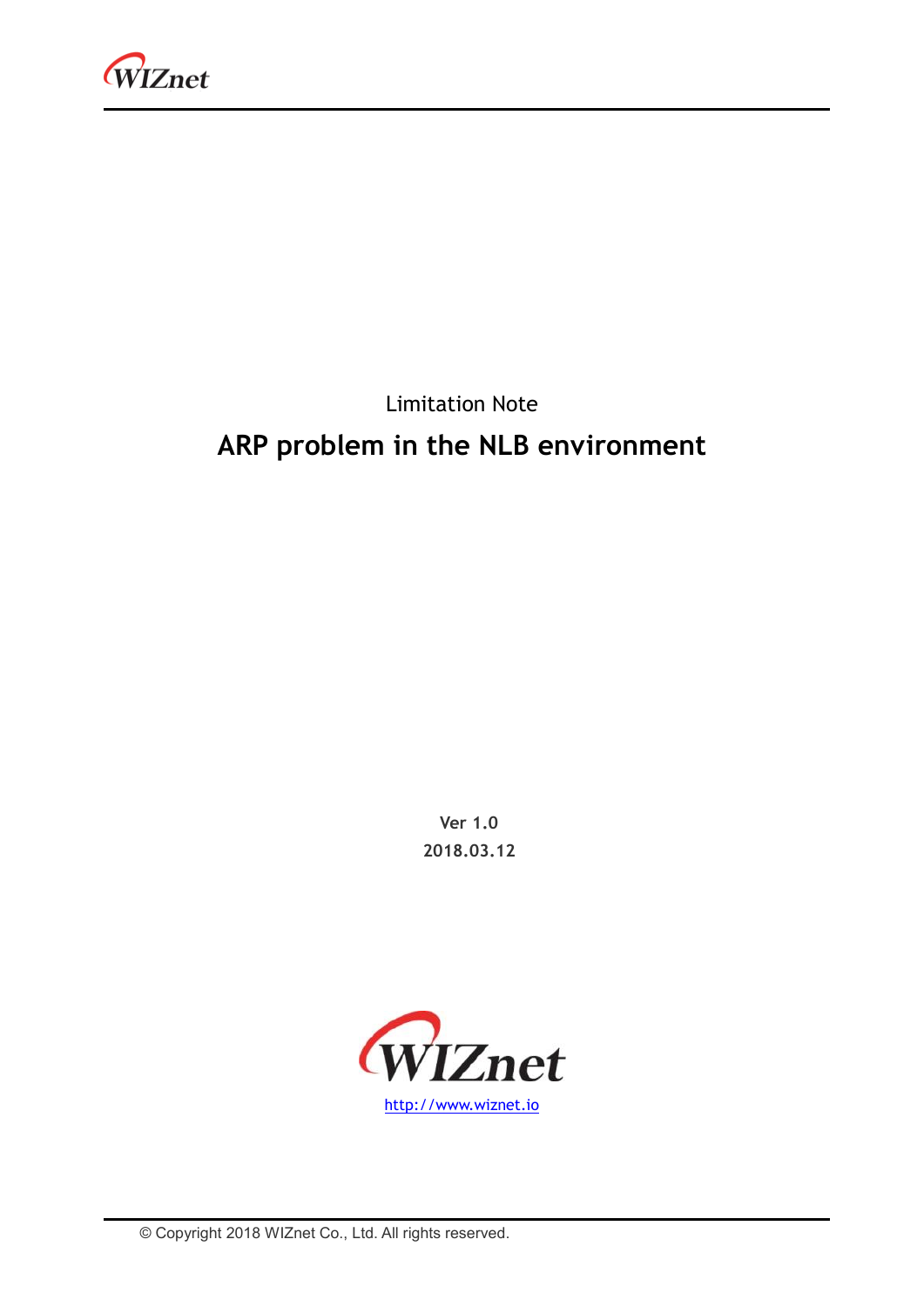

#### **Introduction**

Virtual MAC address 를 사용하는 환경에서 ARP 에 정상적으로 응답을 하지 못하는 현상이 발생하여 해당 원인과 해결 방법에 대해 기술하겠다.

# **증상**

- 1. Windows server 2008 R2 OS 에서 NLB(network load balance) 기능을 unicast mode 로 운영. 이하 NLB 서버라고 칭하겠다.
- 2. NLB 서버의 Application 이 TCP Client mode 로 동작하는 경우, TCP Server mode 로 동작하고 있는 WIZnet chips (아래 그림의 WIZ750SR) 과 연결 설정이 되지 않는다.

#### **테스트 환경(증상 재현 환경)**

- 1. Preparations
	- A. 2 Windows 2008 servers (NLB unicast cluster mode)
	- B. WIZ750SR (and W5500 board)
	- C. Router (IP time)
	- D. Monitoring PC
- 2. Diagram





#### 3. 기타 서버 설정 방법 등은 생략한다.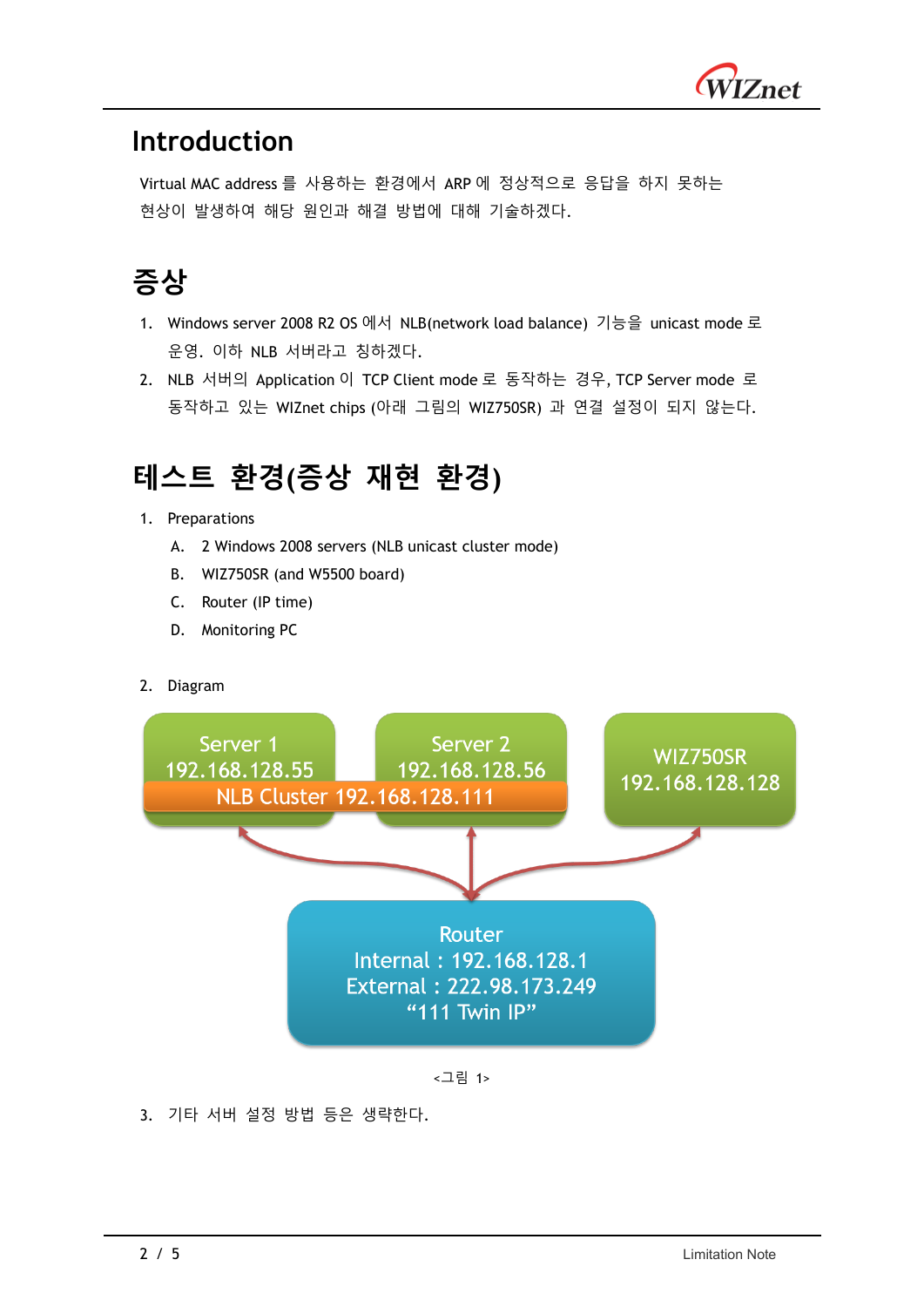

# **원인**

1. 아래그림과 같이, NLB 서버에서 WIZ750SR 로 접속하기 위하여 과정에서 ARP Request 를 수행하는데 해당 패킷을 살펴보면, ARP Request 패킷의 Sender MAC address(예제의 "02:**bf**:c0:a8:80:6f")와 Ethernet frame 의 Source mac(예제의 "02:01:c0:a8:80:6f") 주소가 다르게 보내는 것을 볼 수 있다. 참고로, 보통의 일반적인 네트워크의 경우, 이 2 필드 값은 항상 동일한 값을 가지고 있다.



<그림 2>

2. 현재, WIZ750SR 을 포함한 WIZnet chips 은 아래 그림과 같이 상기 수신한 ARP Request 패킷의 Ethernet Frame 의 Source MAC address(예제의 "02:01:c0:a8:80:6f") 값을 Destination MAC address 로 설정하여 ARP Reply 를 수행하지만, 이 Reply 패킷을 NLB 서버가 수신하지 않는다. 다시 말하면, NLB 서버는 ARP Reply 의 Ethernet frame 의 Destination MAC address 가 ARP Request 의 Sender MAC address (예제의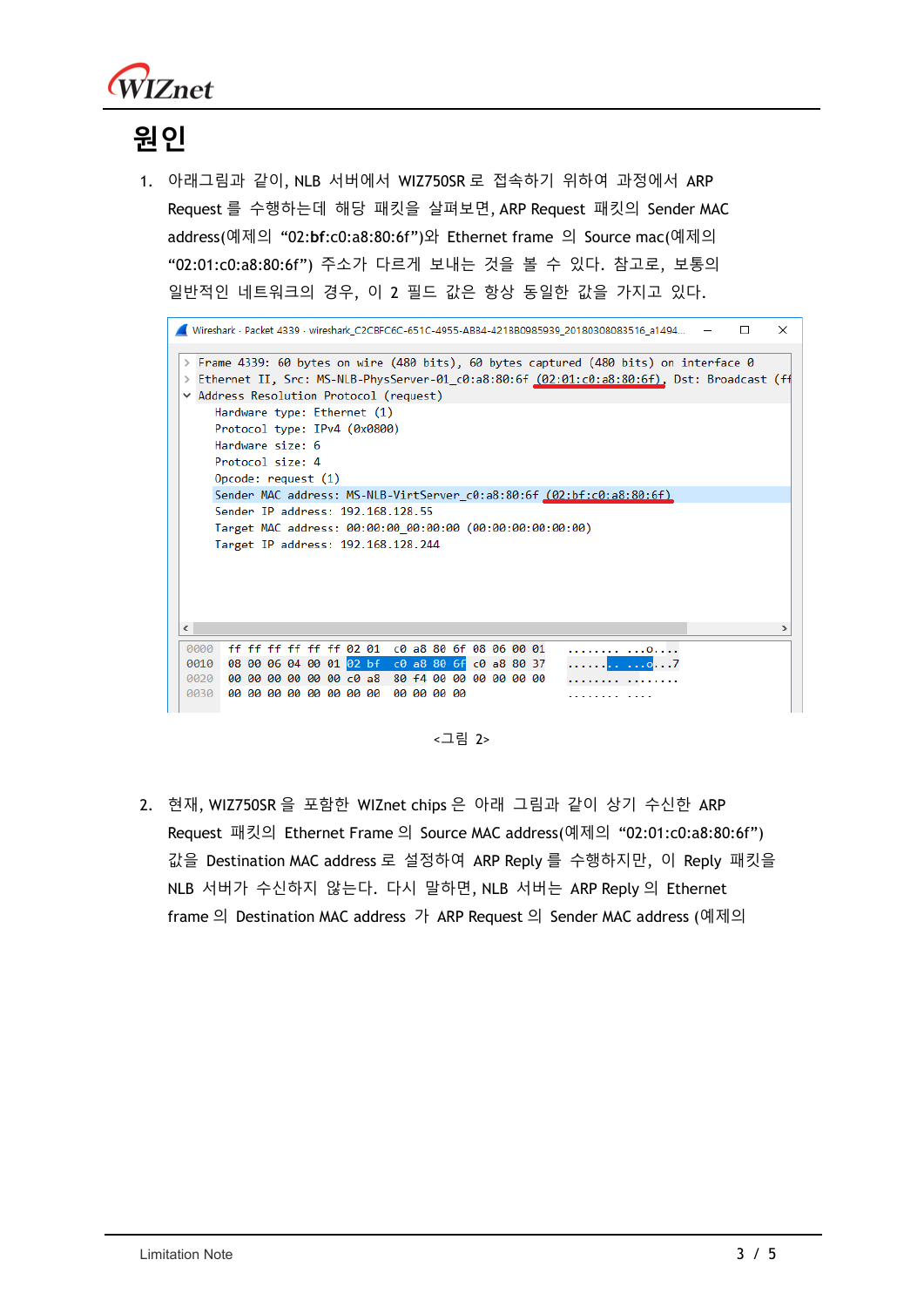

"02:**bf**:c0:a8:80:6f") 값이 ARP Reply 패킷의 Ethernet Frame 의 Destination MAC address 로 수신되어야 정상적으로 처리하는 것으로 보인다.

|            |                                                         |  |                                                 |  |  |  | Wireshark - Packet 2 - wireshark C2CBFC6C-651C-4955-ABB4-421BB0985939 20180308094907 a15120 [closed]               |  |  |  |  | п | × |
|------------|---------------------------------------------------------|--|-------------------------------------------------|--|--|--|--------------------------------------------------------------------------------------------------------------------|--|--|--|--|---|---|
|            |                                                         |  |                                                 |  |  |  |                                                                                                                    |  |  |  |  |   |   |
|            |                                                         |  |                                                 |  |  |  | > Frame 2: 60 bytes on wire (480 bits), 60 bytes captured (480 bits) on interface 0                                |  |  |  |  |   |   |
|            |                                                         |  |                                                 |  |  |  | > Ethernet II, Src: Wiznet ab:cd:ef (00:08:dc:ab:cd:ef), Dst: MS-NLB-PhysServer-01 c0:a8:80:6f (02:01:c0:a8:80:6f) |  |  |  |  |   |   |
|            |                                                         |  |                                                 |  |  |  | [Duplicate IP address detected for 192.168.128.55 (02:01:c0:a8:80:6f) - also in use by 02:bf:c0:a8:80:6f (frame 1  |  |  |  |  |   |   |
|            | v Address Resolution Protocol (reply)                   |  |                                                 |  |  |  |                                                                                                                    |  |  |  |  |   |   |
|            | Hardware type: Ethernet (1)                             |  |                                                 |  |  |  |                                                                                                                    |  |  |  |  |   |   |
|            | Protocol type: IPv4 (0x0800)                            |  |                                                 |  |  |  |                                                                                                                    |  |  |  |  |   |   |
|            | Hardware size: 6                                        |  |                                                 |  |  |  |                                                                                                                    |  |  |  |  |   |   |
|            | Protocol size: 4                                        |  |                                                 |  |  |  |                                                                                                                    |  |  |  |  |   |   |
|            | Opcode: reply (2)                                       |  |                                                 |  |  |  |                                                                                                                    |  |  |  |  |   |   |
|            | Sender MAC address: Wiznet ab:cd:ef (00:08:dc:ab:cd:ef) |  |                                                 |  |  |  |                                                                                                                    |  |  |  |  |   |   |
|            | Sender IP address: 192.168.128.194                      |  |                                                 |  |  |  |                                                                                                                    |  |  |  |  |   |   |
|            |                                                         |  |                                                 |  |  |  | Target MAC address: MS-NLB-PhysServer-01 c0:a8:80:6f (02:01:c0:a8:80:6f)                                           |  |  |  |  |   |   |
|            | Target IP address: 192.168.128.55                       |  |                                                 |  |  |  |                                                                                                                    |  |  |  |  |   |   |
|            |                                                         |  |                                                 |  |  |  |                                                                                                                    |  |  |  |  |   |   |
|            |                                                         |  |                                                 |  |  |  |                                                                                                                    |  |  |  |  |   |   |
|            |                                                         |  |                                                 |  |  |  |                                                                                                                    |  |  |  |  |   |   |
|            |                                                         |  |                                                 |  |  |  |                                                                                                                    |  |  |  |  |   |   |
|            |                                                         |  |                                                 |  |  |  |                                                                                                                    |  |  |  |  |   |   |
|            |                                                         |  |                                                 |  |  |  |                                                                                                                    |  |  |  |  |   |   |
|            |                                                         |  |                                                 |  |  |  |                                                                                                                    |  |  |  |  |   |   |
|            |                                                         |  |                                                 |  |  |  |                                                                                                                    |  |  |  |  |   |   |
| $\epsilon$ |                                                         |  |                                                 |  |  |  |                                                                                                                    |  |  |  |  |   |   |
| 0000       | 02 01 c0 a8 80 6f 00 08 dc ab cd ef 08 06 00 01         |  |                                                 |  |  |  | $1.1.1.011$ $1.1.1.11$                                                                                             |  |  |  |  |   |   |
| 0010       | 08 00 06 04 00 02 00 08 dc ab cd ef c0 a8 80 c2         |  |                                                 |  |  |  | .                                                                                                                  |  |  |  |  |   |   |
| 0020       |                                                         |  | 02 01 c0 a8 80 6f c0 a8 80 37 00 00 00 00 00 00 |  |  |  | 07                                                                                                                 |  |  |  |  |   |   |
| 0030       |                                                         |  | 00 00 00 00 00 00 00 00 00 00 00 00             |  |  |  | .                                                                                                                  |  |  |  |  |   |   |
|            |                                                         |  |                                                 |  |  |  |                                                                                                                    |  |  |  |  |   |   |
|            |                                                         |  |                                                 |  |  |  |                                                                                                                    |  |  |  |  |   |   |
|            |                                                         |  |                                                 |  |  |  |                                                                                                                    |  |  |  |  |   |   |

<그림 3>

- 3. 또한, 이런 증상은 ARP Request/Reply 에서 뿐만 아니라 TCP 연결을 하는 과정에도 앞서 설명한 과정과 동일한 증상, 즉 NLB 서버가 보내는 source MAC address (예제의 "02:01:c0:a8:80:6f")로 WIZnet chips 가 응답을 하지만, 마찬가지 이유로 NLB 서버는 그 패킷을 수신하지 않는다.
	- 참고: NLB 클러스터의 첫 번째 서버로부터의 ARP Src mac 주소는 02:01:c0:a8:80:6f 이고, 두 번째 NLB 서버의 ARP src mac 주소는 02:02:c0:a8:80:6f 이다. Sender mac 주소인 02:bf:c0:a8:80:6f 는 NLB 클러스터의 대표 주소를 의미하며 클러스터 내의 모든 서버는 이 대표 주소가 목적지인 패킷만 받아들인다.

#### **해결책**

1. Windows server 의 NLB cluster mode 를 "Multicast"로 설정하면 ARP Request 에 Virtual MAC address 가 아닌 본래 가지고 있던 NIC 장치의 Physical MAC address